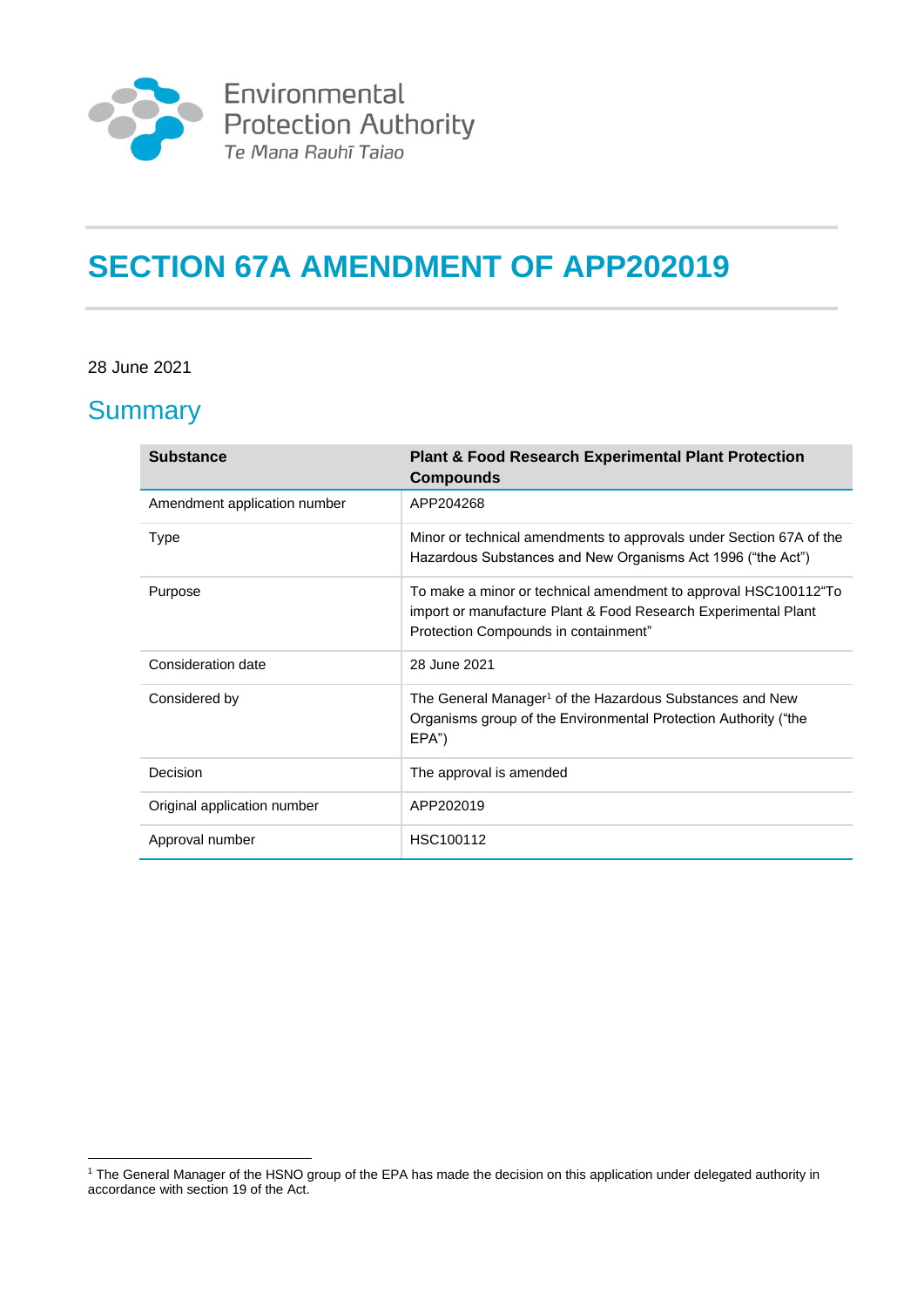Amendment of The New Zealand Institute for Plant and Food Research approval to import or substances Pesticides in containment

#### 1. Background

- 1.1. A containment approval, HSC100112 was granted on 11 March 2014 to The New Zealand Institute for Plant and Food Research Limited. The purpose of that application was to import or manufacture Plant & Food Research Experimental Plant Protection Compounds in containment for field trials (approval number HSC100112).
- 1.2. The EPA amended the timeframe to extend the expiry date to 30 June 2021 to consider approaches to substance composition information and the controls which would be associated with a containment approval for an ongoing research context.
- 1.3. The Environmental Protection Authority (EPA) is seeking to amend the decision document and one of the controls for the original approval HSC100112. The amendment proposes to extend the approval expiry date from 30 June 2021 to 31 January 2023 in paragraph 7.4 of the original decision document and control 1 of Appendix A: Controls applying to Plant & Food Research Experimental Plant Protection Compounds.

## 2. Eligibility

- 2.1. According to section 67A of the HSNO Act, the EPA may amend any approval it has granted if it considers that the alteration is minor in effect or corrects a minor or technical error.
- 2.2. The alteration of the expiry date is considered to be minor in effect as it will not change the risks associated with Plant & Food Research Experimental Plant Protection Compounds, and will not affect the containment of the substances.

### 3. Amendment

- 3.1. The decision document and the controls for application APP202019, approval number HSC100112, are modified in the following ways:
	- "30 June 2021" is replaced with "31 January 2023" in paragraph 7.4 of the original decision document
	- "30 June 2021" is replaced with "31 January 2023 in Control 1 of Appendix A: Controls applying to Plant & Food Research Experimental Plant Protection Compounds.